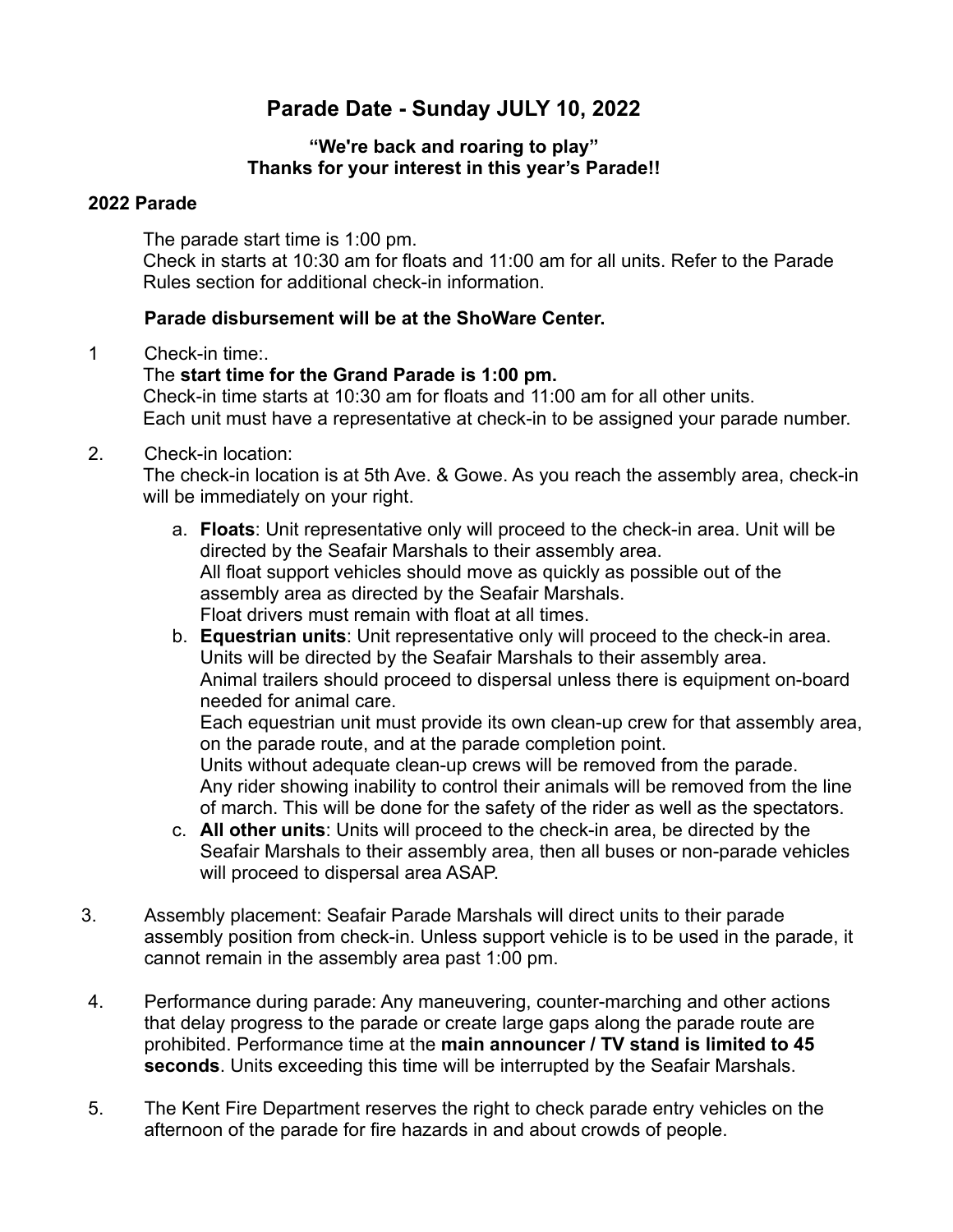## **General Parade Instructions and Regulations**

Parade identification number must be posted on the right-hand side of each entry for viewing. Numbers will be issued at the check-in point.

The Seafair Marshals in accordance with the Parade Committee will manage spacing and placement of units. The Parade Committee must approve any changes of the placement shown in the official parade line-up. Unauthorized changes have caused extraordinary confusion in the announcing procedures.

Late entries not listed in the official parade line-up will be entered only on the approval of the Parade Committee and/or Seafair Marshals.

All entries must maintain spacing of 30 feet behind the preceding unit. Parade Marshals, positioned along the parade route have the authority to regulate spacing.

The Parade Committee reserves the right to limit the size of all entries.

Participants are defined as anyone in the parade. Solicitation of parade observers is not allowed and is strictly prohibited as your unit proceeds down the parade route. Solicitation is defined as distribution of materials (gifts, merchandise, candy, brochures, cards, leaflets, pamphlets, etc.).

**Throwing of any objects**, the use of water or other material spraying devices, by any participant, is **strictly prohibited** for the safety of the observers.

Consumption or possessions of alcoholic beverages or illegal substances by participants is prohibited.

Any motorized unit must have a driver or a competent substitute with the unit at all times until the parade is completed except for units parked in the dispersal area. This is a safety issue. We need a copy of the vehicle's proof of insurance and a valid copy of the driver's license of the person driving the vehicle.

In case of emergency which may require police or fire vehicles, all entries are required to move as far to the right as possible.

Parade entries are by invitation only and must be approved by the Parade Committee. The Parade and the Festival Committee reserves the right to withdraw any unit of which costume, performance, or appearance does not conform to the standards or reasonable public taste.

The Parade and Festival Committee reserves the right to limit the number of participants/vehicles in each entry, the total number of units in the parade and the number of each entry classification.

Commercial and political candidates must pay an entry fee. Sitting office holders of the City of Kent, King County, Washington State or US Congress do not need to pay the entry fee if just riding in a vehicle with signage that states their position. Any political signage, the usage of volunteers or any other manner to promote election or re-election will require payment of entry fee and are subject to approval by the Parade Committee.

There will be no units or groups advocating, opposing or depicting political or social issues, only individual political candidates. There will be no multiple candidates or signage tapping onto another candidates entry.